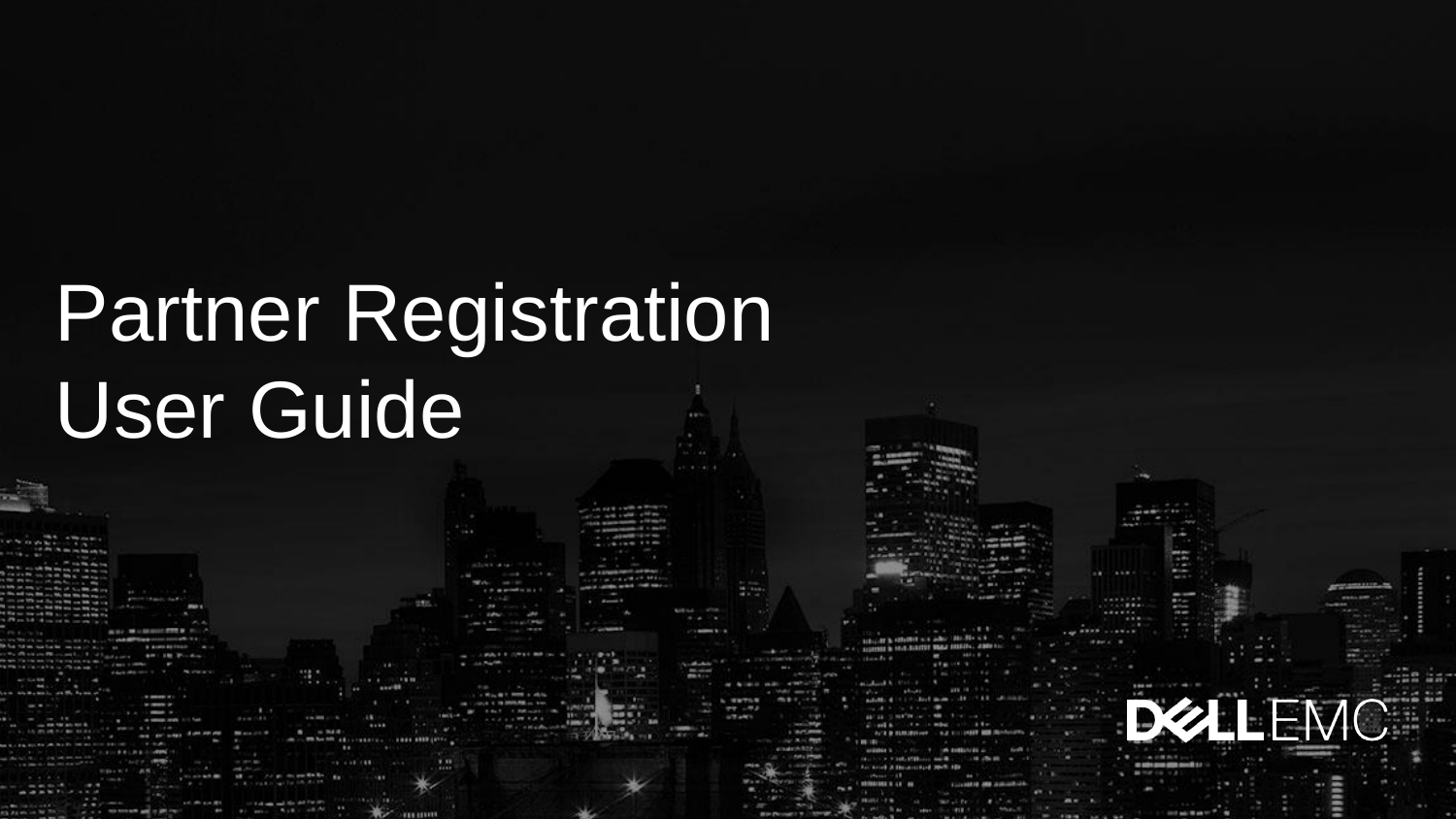| Please select your country    |                           |                             | Save selection               |
|-------------------------------|---------------------------|-----------------------------|------------------------------|
| Afghanistan                   | Dominica                  | Latvia                      | Romania                      |
| Albania                       | <b>Dominican Republic</b> | Lebanon                     | <b>Russia</b>                |
| Algeria                       | <b>Fast Timor</b>         | Lesotho                     | Rwanda                       |
| Angola                        | <b>Fcuador</b>            | Liberia                     | Samoa                        |
| Anguilla                      | Egypt                     | Libya                       | Saudi Arabia                 |
| Antigua & Barbuda             | El Salvador               | Lithuania                   | Senegal                      |
| Argentina                     | <b>Equatorial Guinea</b>  | Luxembourg                  | Serbia                       |
| Armenia                       | Eritrea                   | Macedonia                   | Seychelles                   |
| Aruba                         | Estonia                   | Madagascar                  | Sierra Leone                 |
| Australia                     | Ethiopia                  | Malawi                      | Singapore                    |
| Austria                       | Fiji                      | Malaysia                    | Slovakia                     |
| Azerbaijan                    | Finland                   | <b>Maldives</b>             | Slovenia                     |
| <b>Bahamas</b>                | France                    | Mali                        | Solomon Island               |
| <b>Bahrain</b>                | <b>French Guiana</b>      | Malta                       | Somalia                      |
| Bangladesh                    | <b>French Polynesia</b>   | <b>Martinique</b>           | South Africa                 |
| <b>Barbados</b>               | Gabon                     | Mauritania                  | Spain                        |
| <b>Belarus</b>                | Gambia                    | <b>Mauritius</b>            | Sri Lanka                    |
| Belgium (Dutch)               | Georgia                   | Mayotte                     | St. Kitts & Nevis            |
| Belgium (French)              | Germany                   | <b>Mexico</b>               | St. Lucia                    |
| <b>Belize</b>                 | Ghana                     | Moldova                     | St. Vincent & Grenadines     |
| <b>Benin</b>                  | Greece                    | Mongolia                    | Suriname                     |
| Bermuda                       | Grenada                   | Montenegro                  | Swaziland                    |
| <b>Bhutan</b>                 | Guadeloupe                | Morocco                     | Sweden                       |
| <b>Bolivia</b>                | Guam                      | Mozambique                  | Switzerland (French)         |
| Bosnia-Herzegovina            | Guatemala                 | Myanmar                     | Switzerland (German)         |
| <b>Botswana</b>               | Guinea                    | Namibia                     | Tajikistan                   |
| Brazil                        | Guinea Bissau             | Nepal                       | Tanzania                     |
| <b>British Virgin Islands</b> | Guyana                    | <b>Netherlands</b>          | Thailand                     |
| <b>Brunei</b>                 | Haiti                     | <b>Netherlands Antilles</b> | <b>Togo</b>                  |
| <b>Bulgaria</b>               | <b>Honduras</b>           | New Caledonia               | Tonga                        |
| <b>Burkina Faso</b>           | Hungary                   | <b>New Zealand</b>          | <b>Trinidad &amp; Tobago</b> |
| <b>Burundi</b>                | Iceland                   | Nicaragua                   | Tunisia                      |

- Applicants should click on [www.dellemc.com/partner](http://www.dellemc.com/partner)
- Select your "Country"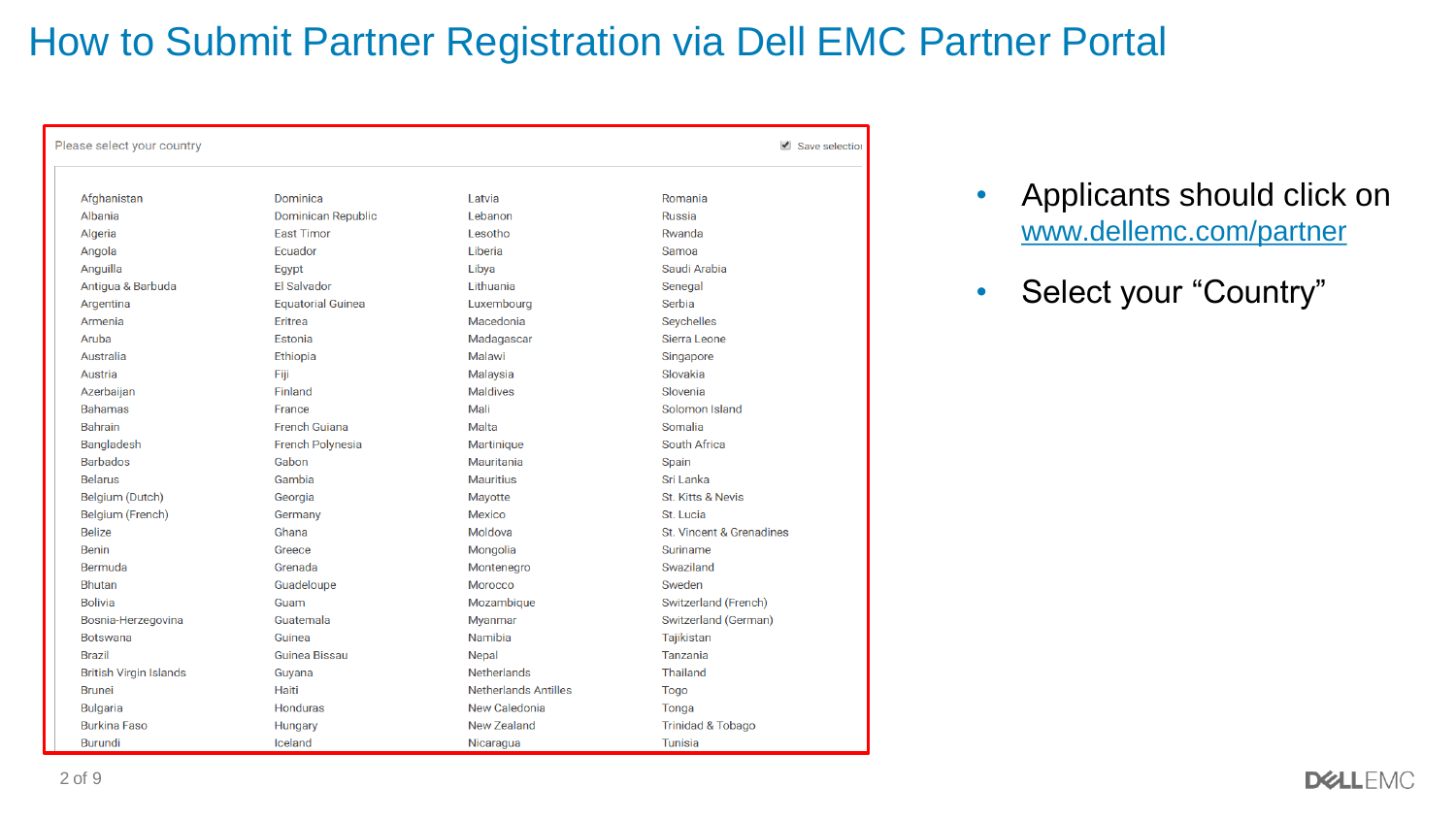

Sign in to your partner account or join the Dell EMC Partner Program for a truly extraordinary experience that is Simple, Predictable, Profitable.





Dell EMC Partners are technology experts who help understand and solve your business problems and drive your business to even greater success. Use this easyto-use graphic search engine to identify and connect with a Partner by geography, type and/or completed competency.





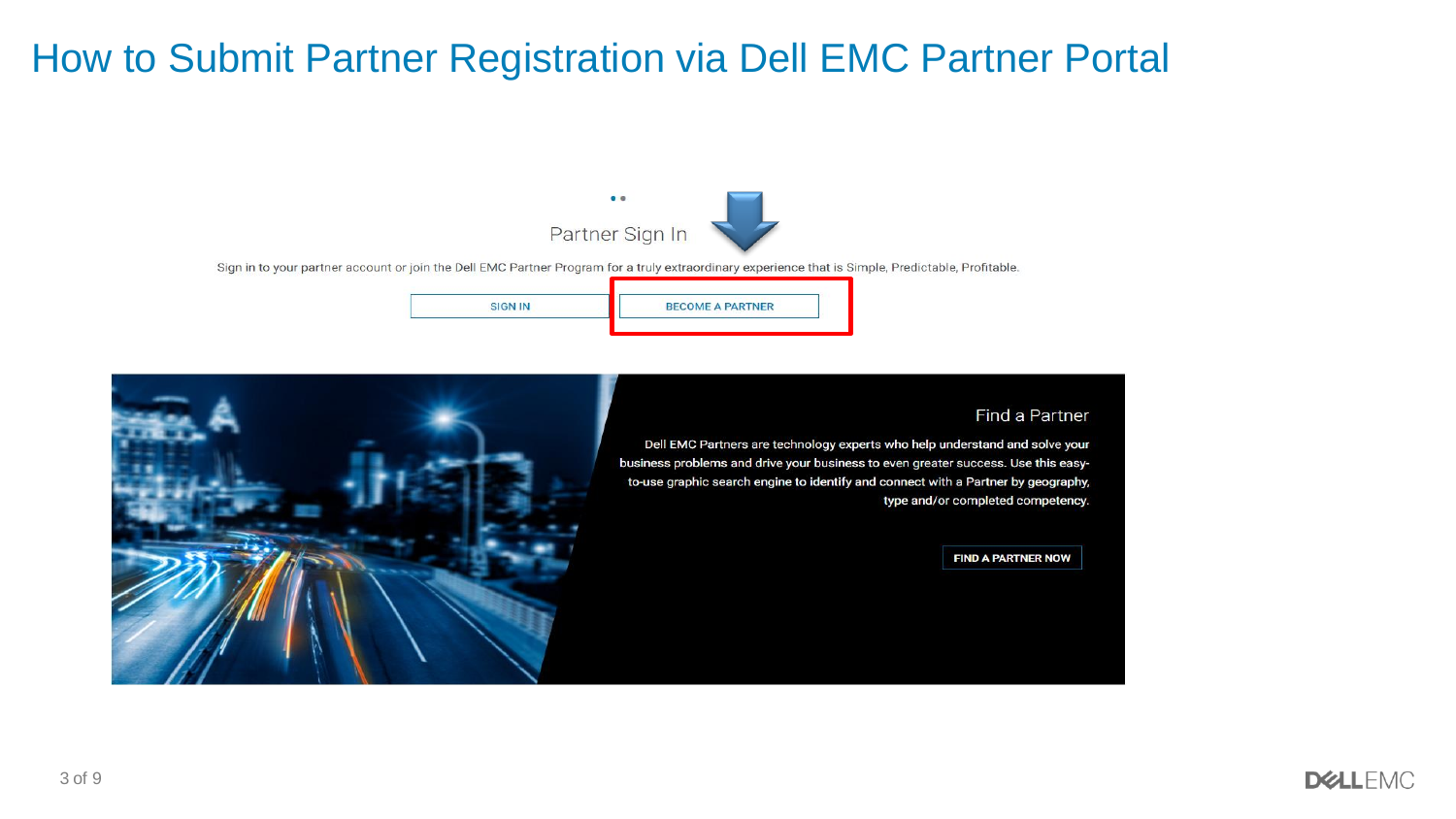Partner Vetting  $\rightarrow$  Sponsoring Distributor as requested by the applicant.

#### Dell EMC Partner Program Guide

Our valued Partners have access to the industry's most comprehensive portfolio and truly extraordinary, world-class partner programs.

If you would like to participate in Dell EMC Partner Program, you will need to fill out the below registration form.

In your application, we request that you name a sponsoring distributor for approval. When choosing a sponsoring distributor, please ensure that you already have a working relationship with them so that they can ensure our high standards of excellence are maintained and confirm your compliance in the Dell EMC Partner Program. Your application will be forwarded to the named sponsoring distributor. If they do not approve, then unfortunately we will not be able to proceed with your application. You will receive a notification if your membership is approved or declined.

#### Steps to complete:

- 1 Please fill out the form below
- 2. Your application will be reviewed by our internal teams.
- 3. Once your application is fully processed, you will receive login credentials and granted access to your Dell EMC Partner Portal.

In some instances, more information may be required to meet the compliance requirements for the Dell EMC Partner Program. In this case we will contact you to make further arrangements.

#### **Important Note!**

\*Please use your company domain e-mail address for your registration. Registrations with non-corporate domains (such as: Gmail/Hotmail/Yahoo for example) may be rejected.

By registering, you agree to receive information (by email, phone and post) regarding your Dell EMC Program relationship.

For assistance with your registration, please contact APJ.DellEMC.PartnerOnboarding@dell.com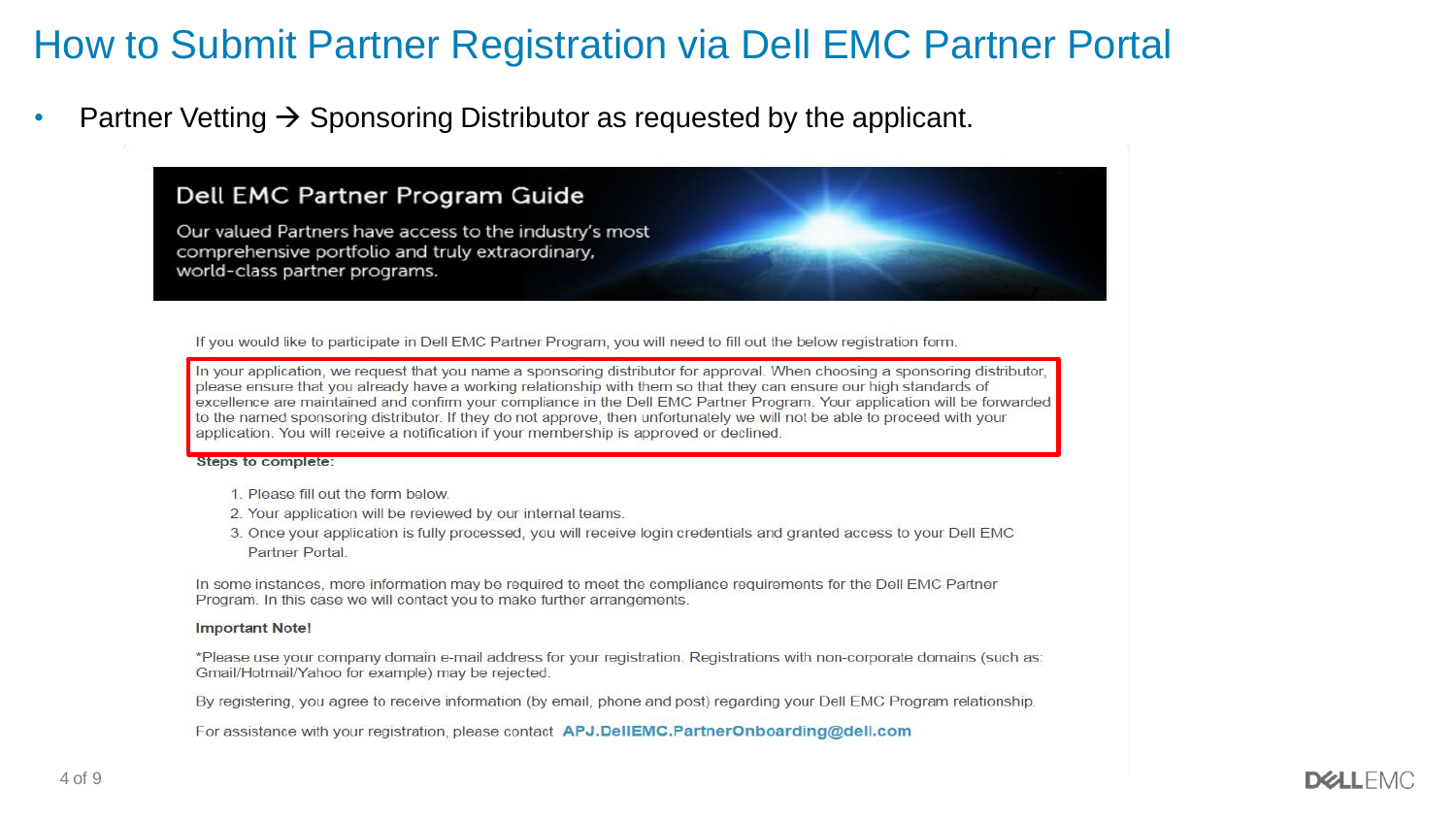- Select the business relationship you would like to have with Dell EMC.
- Applicants are required to select the Sponsoring Distributor of their choice from the drop down menu.
- Click "Continue" after details are completed.

| <b>DELLEMC</b> PARTNER PROGRAM |                                                                                                                                                                                                                                  |                                                                 |                                                                                     |          |  |  |  |  |
|--------------------------------|----------------------------------------------------------------------------------------------------------------------------------------------------------------------------------------------------------------------------------|-----------------------------------------------------------------|-------------------------------------------------------------------------------------|----------|--|--|--|--|
| <b>Partner Selection</b>       | Company                                                                                                                                                                                                                          | Contact                                                         | Segment                                                                             | Complete |  |  |  |  |
|                                | What is your organization model<br>Select your country to get started: <sup>*</sup><br>Region you are applying for :<br>What type of business relationship would you like to*<br>have with Dell EMC?:<br>Sponsoring Distributor: | <b>INDIA</b><br>APJ<br>Solution Provider (Reseller)<br>--None-- | <b>Reset Form</b><br>* Mandatory Field<br>۸<br>$\cdot$<br>$\frac{4}{7}$<br>Continue |          |  |  |  |  |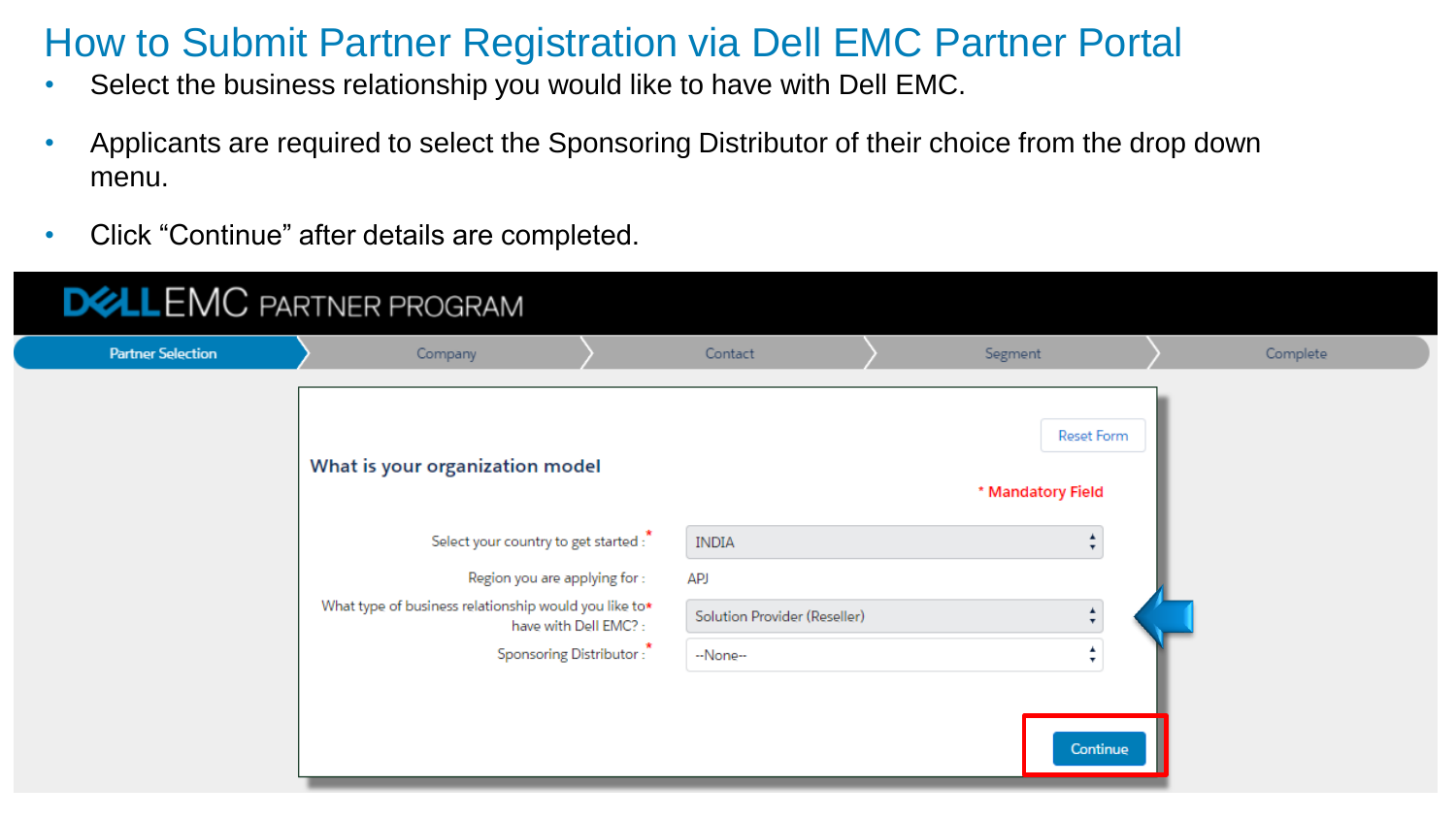| Company                                                                                                                                          | Contact             | Segment           |  |
|--------------------------------------------------------------------------------------------------------------------------------------------------|---------------------|-------------------|--|
| Tell about your company                                                                                                                          |                     | * Mandatory Fleld |  |
|                                                                                                                                                  |                     |                   |  |
| Full Legal Name of your organization:                                                                                                            | Precise Infotech    |                   |  |
| Trading As:                                                                                                                                      | Precise Infotech    |                   |  |
| Number of Branches/Subsidiaries:                                                                                                                 |                     |                   |  |
| Please provide your Dun & Bradstreet (D-U-N-S) Number If known :                                                                                 |                     |                   |  |
| Head of the Company:                                                                                                                             | Anand Kumar         |                   |  |
| Head of the Company title:                                                                                                                       | President           |                   |  |
| Please enter a physical address                                                                                                                  |                     |                   |  |
| Organization Address 1:                                                                                                                          | 125, 3rd Maln       |                   |  |
| Organization Address 2:                                                                                                                          |                     |                   |  |
| Organization Address 3:                                                                                                                          |                     |                   |  |
| Organization City:                                                                                                                               | Bangalore           |                   |  |
| Organization State / Province:                                                                                                                   | Kamataka            |                   |  |
| Organization Postal Code:                                                                                                                        | 560038              |                   |  |
| Organization Country:                                                                                                                            | <b>INDIA</b>        |                   |  |
| Phone: Country Code-Phone Number:                                                                                                                | 91<br>$-865432154$  |                   |  |
| Company website / URL:                                                                                                                           | www.precise.com     |                   |  |
| Form of Organization:                                                                                                                            | Sole Proprietorship |                   |  |
| Number of years in business?:                                                                                                                    | 1-3 years           |                   |  |
| Reseller Tax ID / Registered Business Number:                                                                                                    | 123245              |                   |  |
| Please attach your required State Reseller Certificate before submitting your application by using the<br>upload tool below                      |                     |                   |  |
| You may optionally add attachments to support your registration such as Tax Documents, etc. To do<br>this, select a file below and press Upload. |                     |                   |  |
| Optionally upload a file here (4MB maximum)<br><b>① Upload Files</b><br>No File Selected<br>Save Rie                                             |                     |                   |  |

- Fill in 'Company' tab with mandatory information.
- Upload the company documents (Reseller Tax ID /VAT ID / ABN/ Company Registration No.)
- Click on Continue after the details have been completed.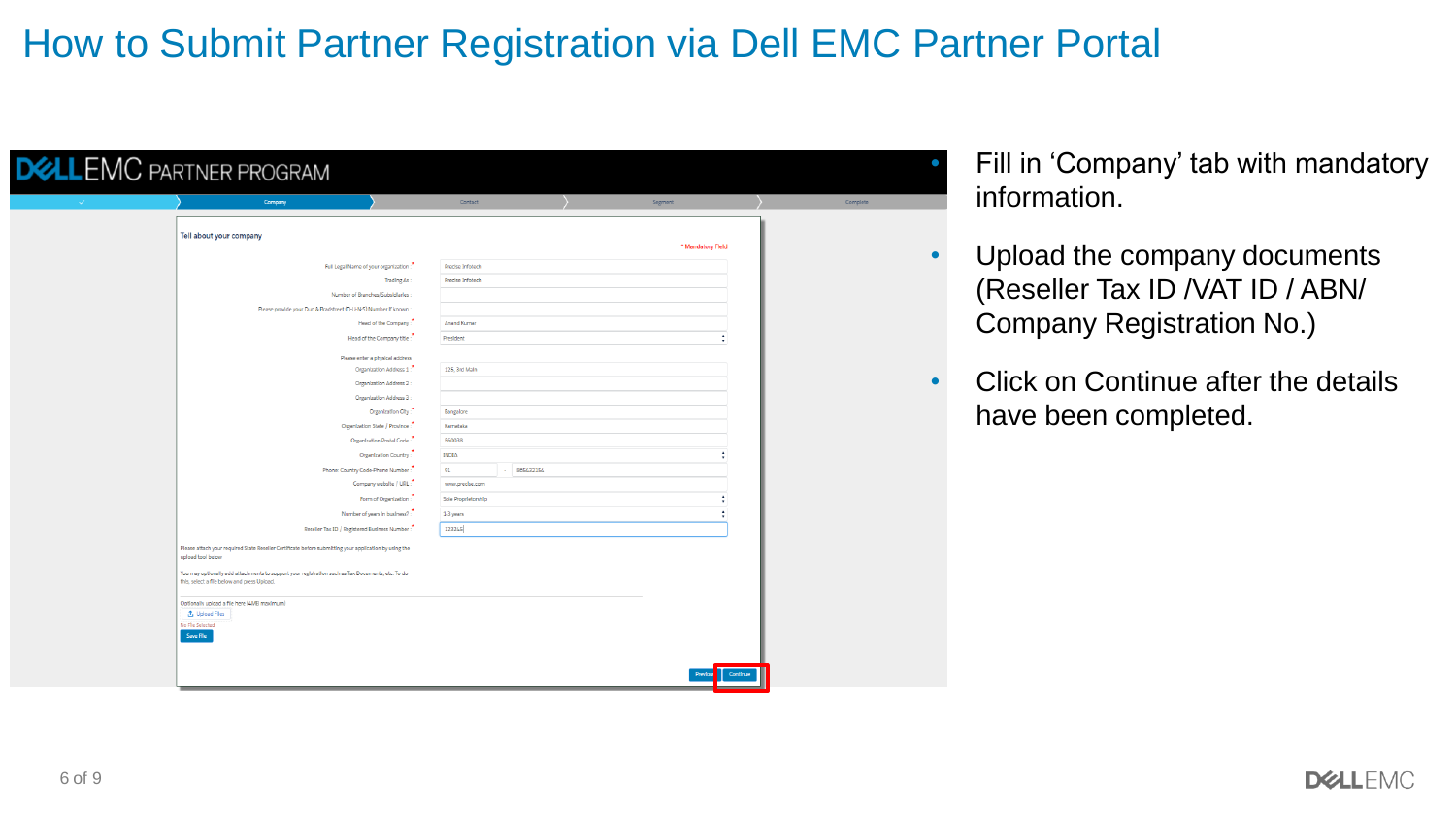- Fill in mandatory field on the "Contact" tab.
- Click on Continue after the details have been completed.

## **DELLEMC** PARTNER PROGRAM

| $\checkmark$ | $\mathcal{A}$                                                                                                                                                                                                                                                                                                                                                                                             |                                                                                                                            | Contact                                                              |                                | Segment           |                   | Complete |
|--------------|-----------------------------------------------------------------------------------------------------------------------------------------------------------------------------------------------------------------------------------------------------------------------------------------------------------------------------------------------------------------------------------------------------------|----------------------------------------------------------------------------------------------------------------------------|----------------------------------------------------------------------|--------------------------------|-------------------|-------------------|----------|
|              | Who will be the primary contact                                                                                                                                                                                                                                                                                                                                                                           |                                                                                                                            |                                                                      |                                | * Mandatory Field |                   |          |
|              | Phone: Country Code-Phone Number:<br>Dell EMC, Its Group of companies, subsidiaries and business partners, would like to send you<br>communications, including by email, phone and post, regarding offers and announcements. If you<br>do not consent to receive these communications, please tick here.For more information on how Dell<br>EMC uses and protects your data click here Privacy Statement. | Salutation:<br>First Name:<br>Last Name:<br>Job Category:<br>Job Title:<br>Mobile Phone:<br>Email:<br>$\qquad \qquad \Box$ | Mr.<br>Harl<br>Nerello<br>Executive<br>CEO<br>91<br>harl@precise.com | 45654654654<br><b>Contract</b> |                   |                   |          |
|              |                                                                                                                                                                                                                                                                                                                                                                                                           |                                                                                                                            |                                                                      |                                |                   | Previous Continue |          |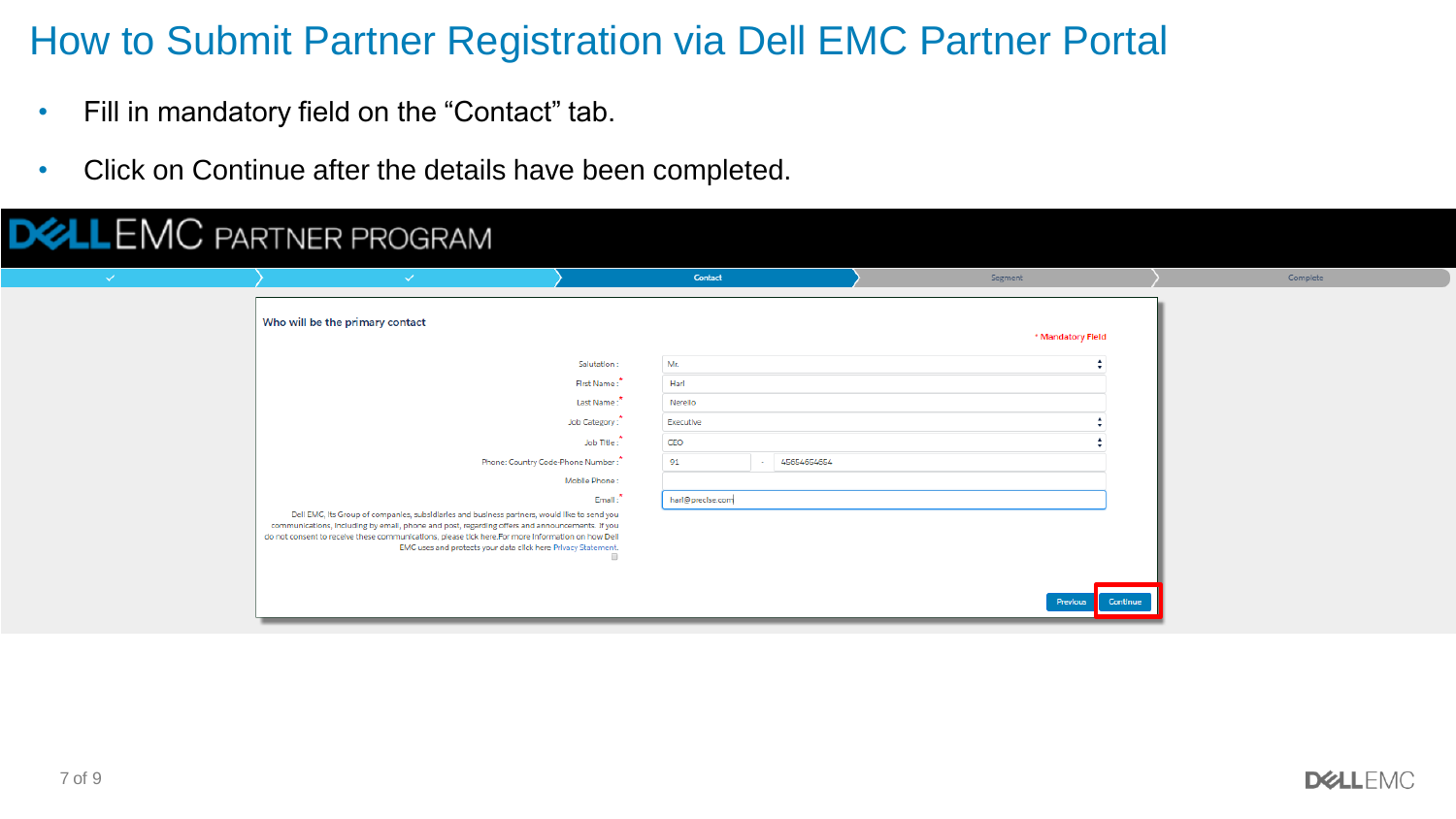| v                                                                                                                                                                                     | $\checkmark$                                                                                                                                                  |                   |                            | Segment                        | Complete |
|---------------------------------------------------------------------------------------------------------------------------------------------------------------------------------------|---------------------------------------------------------------------------------------------------------------------------------------------------------------|-------------------|----------------------------|--------------------------------|----------|
| Segment Detalls:                                                                                                                                                                      |                                                                                                                                                               |                   |                            | * Mandatory Field              |          |
|                                                                                                                                                                                       | Countries doing business in? 3                                                                                                                                |                   |                            |                                |          |
| Assistable<br>Iceland<br>$\blacktriangle$<br>$\,$<br>Indonesia<br>traq<br>$\overline{a}$<br>٠<br>Ireland                                                                              | Choosen<br>Inda                                                                                                                                               |                   |                            |                                |          |
|                                                                                                                                                                                       | What is the total number of employees in your company?                                                                                                        | 100499            |                            | ÷                              |          |
|                                                                                                                                                                                       | What percentage of these employees are technical professionals?                                                                                               | 51% 75%           |                            | ¢                              |          |
|                                                                                                                                                                                       | Organization annual revenues for last PI?                                                                                                                     |                   | \$501,000 \$1 Million LISD | ÷                              |          |
| Is your Organization currently selling Dell EMC products and solutions?                                                                                                               | We want to Sell VCE Products & Services                                                                                                                       | No<br>ø.          |                            | ¢                              |          |
| If yes [currently selling Dell EMC products], what percent of Organization annual revenue is generated with Dell EMC                                                                  | products?                                                                                                                                                     | 41.50%            |                            | ŧ                              |          |
|                                                                                                                                                                                       | Primary Route to Market                                                                                                                                       | <b>Reid sales</b> |                            | ÷                              |          |
|                                                                                                                                                                                       |                                                                                                                                                               |                   | Specify other value        |                                |          |
| Auchthie                                                                                                                                                                              | What Dell EMC products do you focus on selling to your customers?<br>Choosen                                                                                  |                   |                            |                                |          |
| Backup & Recovery<br>Enterprise Class Storage<br>Storage<br>۷<br>Natworking & Security                                                                                                | <b>Content Management</b><br>Governance & Archiving<br>Servers                                                                                                |                   |                            |                                |          |
|                                                                                                                                                                                       | What is the size of your customer base?                                                                                                                       | 100 500           |                            | ÷                              |          |
|                                                                                                                                                                                       | What is your primary customer segment?:                                                                                                                       |                   | Corporate (+500 employees) | ŧ                              |          |
|                                                                                                                                                                                       | What is your secondary customer segment?                                                                                                                      |                   | Corporate (+500 employees) | ¢                              |          |
| Which is your primary                                                                                                                                                                 | vertical market seement?<br>Agree to Export Compilance?:<br>1 AGREE to Dell ENC Partner Program»                                                              | ricals<br>ø<br>ø. |                            | ŧ                              |          |
| I UNDERSTAND that to receive the bonefits of the Dell EMC Partner Program and<br>with the program's Terms and Conditions and fulfill at least the minimum certification requirements. | Terms and Conditions                                                                                                                                          |                   |                            |                                |          |
| Has your company or its principals been convicted of bribery (or currently under investigation)?                                                                                      |                                                                                                                                                               | No                |                            | t                              |          |
|                                                                                                                                                                                       | Select yes if any of the following describes your company #<br>(current or past and inclusive of individual principals)<br>· Debarred from public procurement |                   |                            |                                |          |
| - Terminated or suspended by Dell Technologies (inclusive of Dell EMC, its wholly owned subsidiaries and Strategically                                                                | · Subject to government investigation<br>· Convicted of bribery<br>Algned Businesses                                                                          | No                |                            | ÷                              |          |
| Are principals (or tamily members) currently or formally employed in a government position of influence or power?:                                                                    | - Other concern regarding ethical business practices                                                                                                          | No                |                            | ÷                              |          |
| Enter additional information or comments here (Maximum 2000 characters)                                                                                                               |                                                                                                                                                               |                   |                            |                                |          |
|                                                                                                                                                                                       |                                                                                                                                                               |                   |                            |                                |          |
|                                                                                                                                                                                       |                                                                                                                                                               |                   |                            | Submit Registration<br>Provios |          |
|                                                                                                                                                                                       |                                                                                                                                                               |                   |                            |                                |          |

- Fill in 'Segment' tab with mandatory information.
- Click the check box with agree Term and conditions.
- Click on "Submit Registration" after the details have been completed.